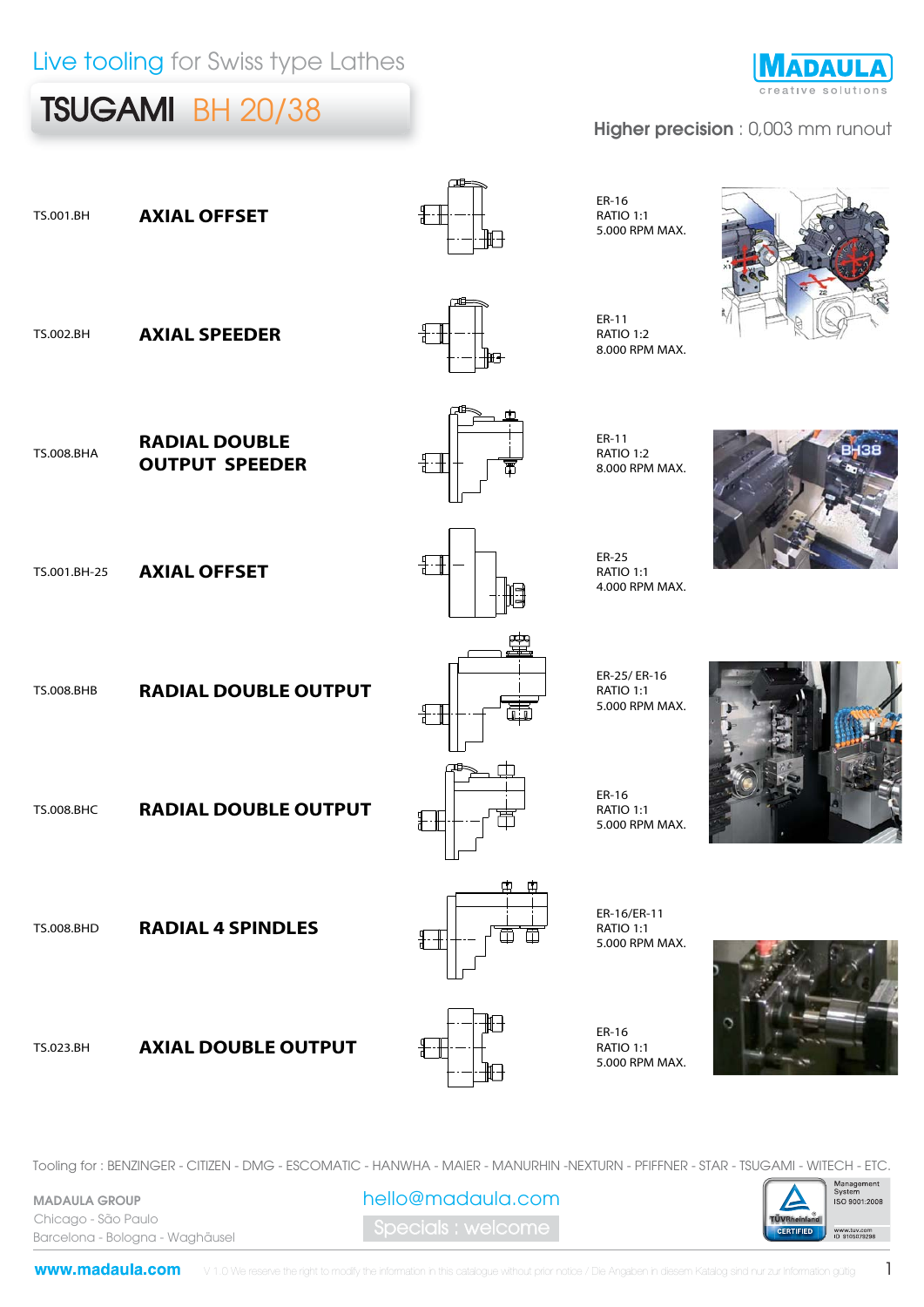### TSUGAMI BH 20/38



#### Higher precision : 0,003 mm runout

| <b>TS.008.BHE</b> | <b>RADIAL DOUBLE</b><br><b>OUTPUT SPEEDER</b> | कक<br>╶╡╌╂ | ER-11<br>RATIO 1:2<br>8.000 RPM MAX.                      |  |
|-------------------|-----------------------------------------------|------------|-----------------------------------------------------------|--|
| <b>TS.008.BHF</b> | <b>RADIAL DOUBLE</b><br><b>OUTPUT</b>         | 豊豊         | ER-16<br><b>RATIO 1:1</b><br>5.000 RPM MAX.               |  |
| <b>TS.030.BH</b>  | <b>GEAR HOBBING</b>                           |            | Ø 13<br><b>RATIO 1:1</b><br>4.000 RPM MAX.                |  |
| TS.035.BH         | <b>THREAD WHIRLING</b>                        |            | <b>WHIRLER HEAD</b><br><b>RATIO 1:1</b><br>4.000 RPM MAX. |  |

# TSUGAMI 125H/205H/BSC/32C

| TS.000.BS | <b>AXIAL</b>             | 剮 |
|-----------|--------------------------|---|
| TS.011.BS | <b>RADIAL SET-BACK</b>   |   |
| TS.021.BS | <b>RADIAL ADJUSTABLE</b> |   |
| TS.030.BS | <b>SAW CUTTING</b>       |   |



RATIO 1:1 8.000 RPM MAX.

ER-16 RATIO 1:1 8.000 RPM MAX.

ER-11 RATIO 1:1 8.000 RPM MAX.

ER-11

Ø 16 RATIO 1:1 8.000 RPM MAX.



8920-V

Tooling for : BENZINGER - CITIZEN - DMG - ESCOMATIC - HANWHA - MAIER - MANURHIN -NEXTURN - PFIFFNER - STAR - TSUGAMI - WITECH - ETC.

pecials : welcome hello@madaula.com MADAULA GROUP Chicago - São Paulo Barcelona - Bologna - Waghäusel



2 V 1.0 We reserve the right to modify the information in this catalogue without prior notice / Die Angaben in diesem Katalog sind nur zur Information gültig

www.madaula.com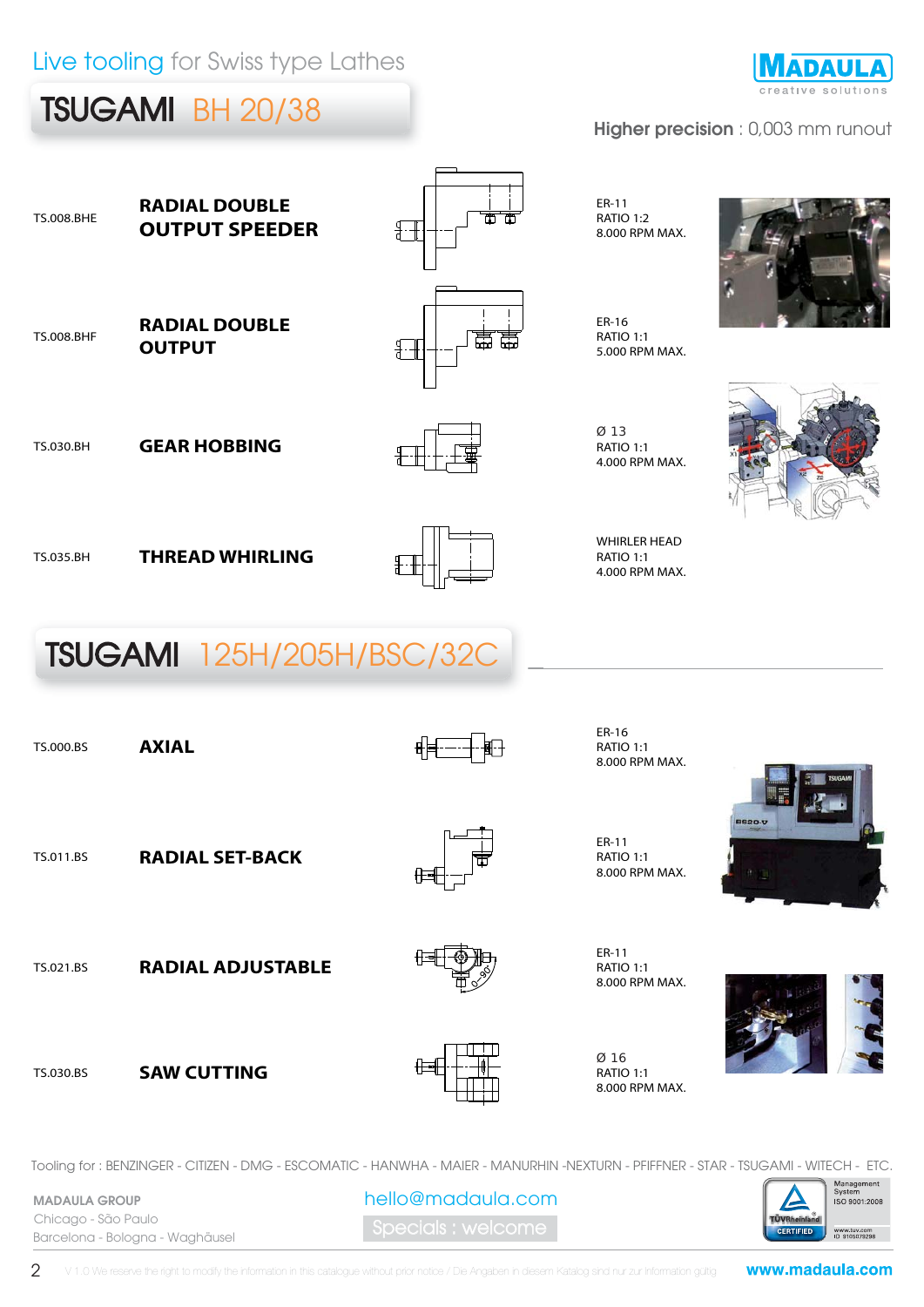TSUGAMI SS 20/38



#### Higher precision : 0,003 mm runout

| TS.000.SS | <b>AXIAL</b>                                     |    | ER-16<br><b>RATIO 1:1</b><br>8.000 RPM MAX.               |             |
|-----------|--------------------------------------------------|----|-----------------------------------------------------------|-------------|
| TS.002.SS | <b>AXIAL SPEEDER</b>                             |    | ER-16<br><b>RATIO 1:2</b><br>8.000 RPM MAX.               | <b>9920</b> |
| TS.038.SS | <b>AXIAL SAW-MILL</b>                            |    | Ø 12<br>RATIO 1:1<br>8.000 RPM MAX.                       |             |
| TS.011.SS | <b>RADIAL SET-BACK</b>                           | ╫╺ | ER-11<br><b>RATIO 1:1</b><br>8.000 RPM MAX.               |             |
| TS.008.SS | <b>RADIAL DOUBLE</b><br><b>OUTPUT</b>            | Ѥ  | ER-11<br>RATIO 1:1<br>8.000 RPM MAX.                      |             |
| TS.029.SS | <b>RADIAL DOUBLE</b><br><b>OUTPUT ADJUSTABLE</b> |    | ER-16<br><b>RATIO 1:1</b><br>8.000 RPM MAX.               |             |
| TS.021.SS | <b>RADIAL ADJUSTABLE</b>                         |    | ER-11<br><b>RATIO 1:1</b><br>8.000 RPM MAX.               |             |
| TS.034.SS | <b>POLYGON MAKER</b>                             |    | POLYGON TOOL<br>RATIO 1:1<br>8.000 RPM MAX.               |             |
| TS.035.SS | <b>THREAD WHIRLING</b>                           |    | <b>WHIRLER HEAD</b><br><b>RATIO 1:1</b><br>8.000 RPM MAX. |             |

Tooling for : BENZINGER - CITIZEN - DMG - ESCOMATIC - HANWHA - MAIER - MANURHIN -NEXTURN - PFIFFNER - STAR - TSUGAMI - WITECH - ETC.

MADAULA GROUP Chicago - São Paulo Barcelona - Bologna - Waghäusel

Specials : welcome hello@madaula.com



www.madaula.com V 1.0 We reserve the right to modify the information in this catalogue without prior notice / Die Angaben in diesem Katalog sind nur zur Information gültig